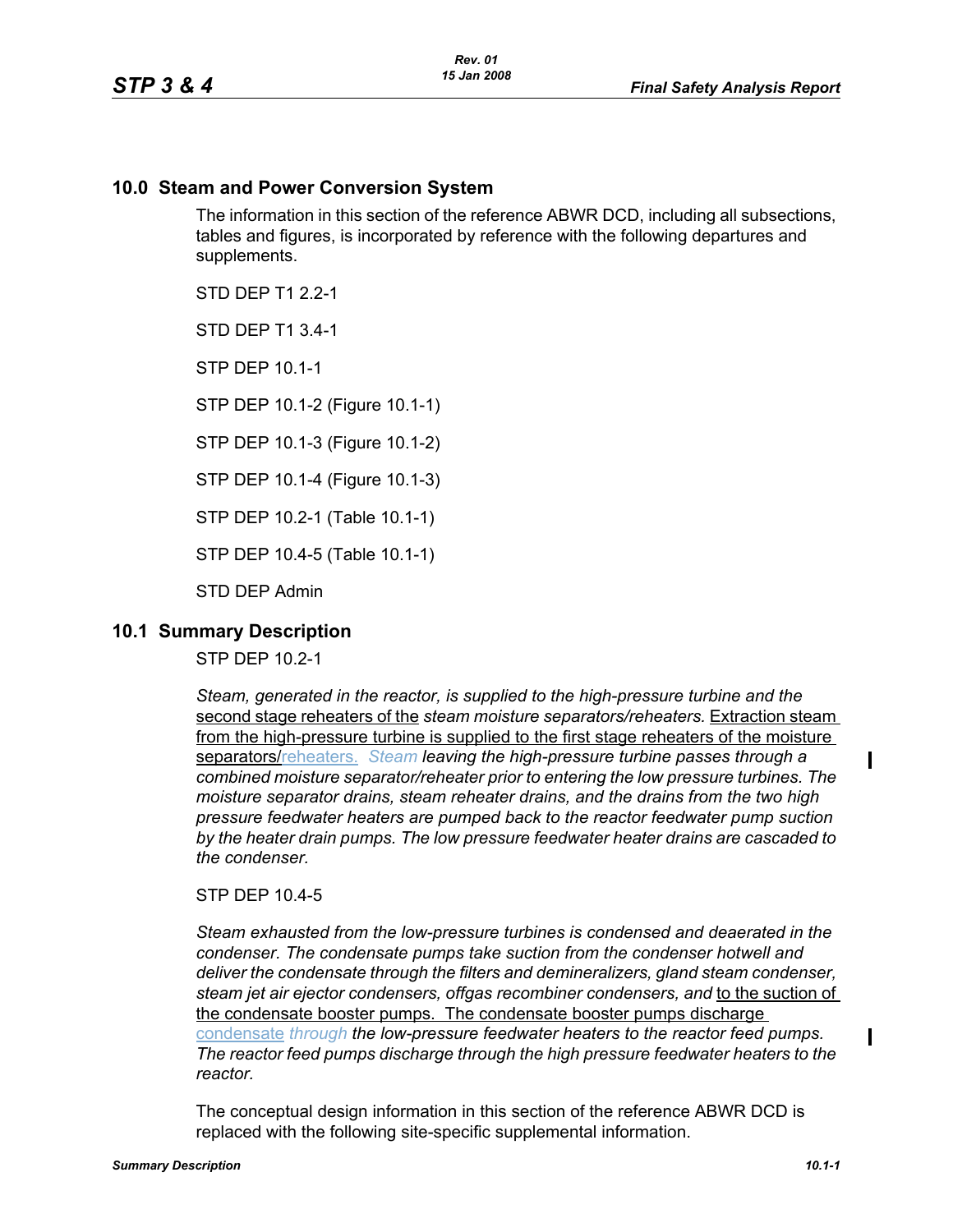*Major S&PC System design features are summarized in Table 10.1-1. The system main conceptual features are illustrated on Figure 10.1-1, assuming a triple pressure condenser. This type of condenser and other site dependent ABWR plant features and parameters are reported herein based on typical central U.S. site conditions. They are given here to more completely define the ABWR Turbine Island standard design and to be used as references in reviewing future ABWR plant-specific licensing submittals, and confirming that such submittals are indeed consistent with the standard design. Nothing in the ABWR Standard Plant design is meant to preclude the use of a once through cooling system and a single pressure condenser nor will such changes affect the Nuclear Island.*

STP DEP 10.1-1

*The inlet pressure at the turbine main steam valves will not exceed rated pressure, except when operating above 95% of the maximum guaranteed turbine flow. It will be permissible to increase the inlet pressure to 103% of rated pressure, provided the control valve position is adjusted so that the resulting steam flow does not exceed the steam flow that is obtained when operating at rated pressure with control valves wide open.* The inlet pressure at the turbine main steam valves reflects reactor power, steam line flow and pressure regulator programming, but never exceeds the pressure for which the turbine components and steam lines are designed.

STD DEP T1 3.4-1

*Non-safety-related instrumentation is provided to measure and control flow, pressure, differential pressure, temperature, and level throughout the steam and condensate system. The instrumentation provides input signals to the plant computer, recorders and control systems* Plant Information and Control System which maintain the normal operation of the plant.

STD DFP T1 2 2-1

STD DEP Admin

Safety-related instrumentation is provided to detect the fast closure of the turbine *main stop* control valves and *oil pressure,* stop valve position*, turbine first-stage pressure and main condenser pressure*. These signals go to each division of the Reactor Protection System (RPS). Refer to subsection 7.2.1 for a description of the RPS interface for these devices. In addition, safety-related instrumentation is provided to measure main steam header pressure and to provide indication of main steam line leakage. These signals go to each division of the Leak Detection and Isolation System (LDS). Refer to subsection 7.3.1.1.2 for a description of the LDS interface with these instruments.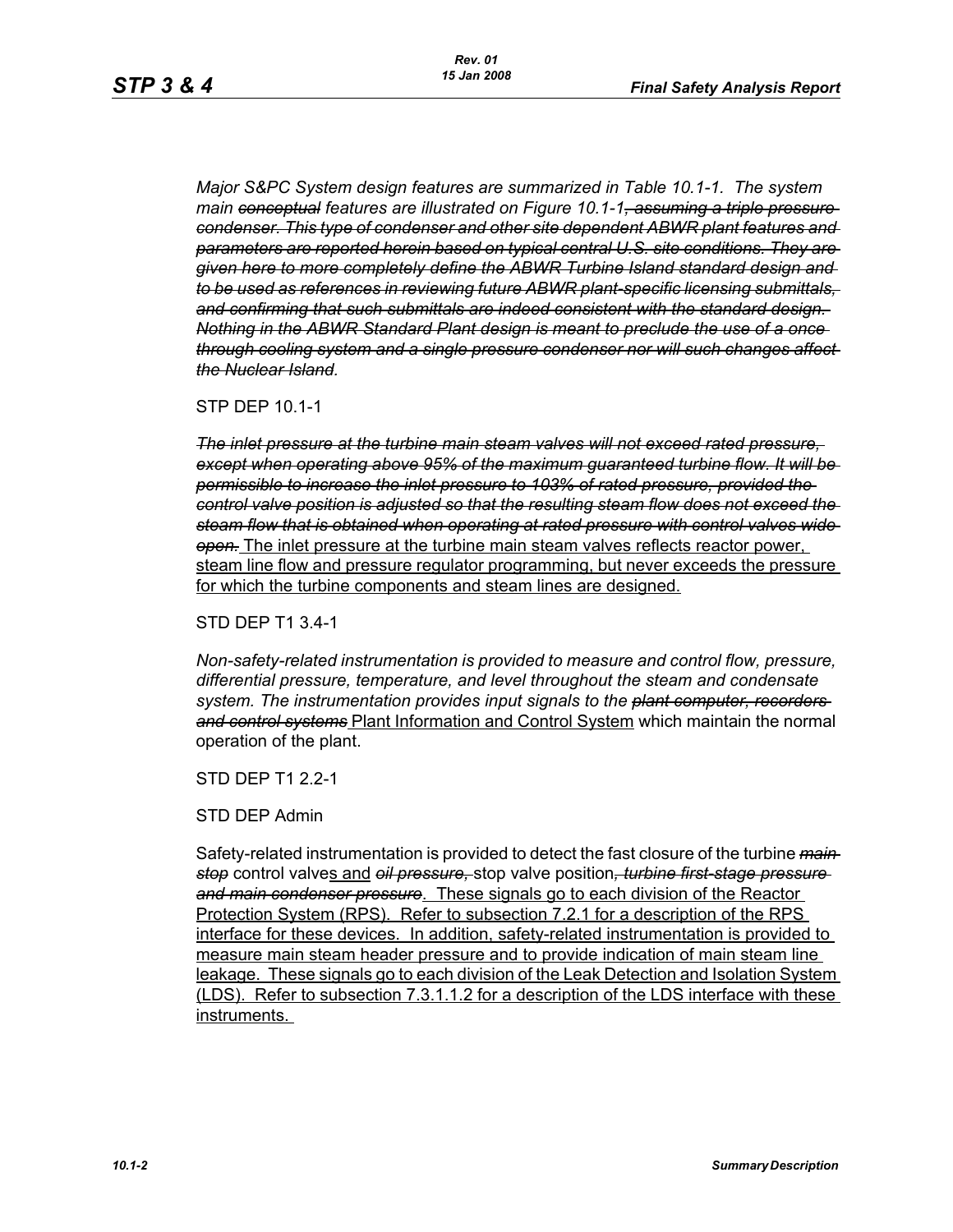# **Table 10.1-1 Summary of Important Design Features and Performance Characteristics of the Steam and Power Conversion System**

| <b>Nuclear Steam Supply System, Full Power Operation</b> |                                                           |  |
|----------------------------------------------------------|-----------------------------------------------------------|--|
| Rated reactor core power, MWt                            | 3,926                                                     |  |
| Rated NSSS power, MWt                                    | 3,919                                                     |  |
| Reactor steam outlet pressure, MPaA                      | 7.17                                                      |  |
| Reactor nominal outlet steam moisture,%                  | 0.1                                                       |  |
| Reactor inlet feedwater temperature, °C                  | 215.6                                                     |  |
| <b>Turbine-Generator</b>                                 |                                                           |  |
| Nominal Rating, MWe                                      | ~1,400                                                    |  |
| Turbine type                                             | Tandem compound, six flow, 132.08 cm last-stage<br>bucket |  |
|                                                          | 1 high pressure turbine                                   |  |
|                                                          | 3 low pressure turbines                                   |  |
| Operating speed, rad/s                                   | 188.5                                                     |  |
| Turbine throttle steam pressure, MPaA                    | 6.79                                                      |  |
| Throttle steam nominal moisture, %                       | 0.4                                                       |  |
| <b>Moisture Separator/Reheaters (MSRs)</b>               |                                                           |  |
| Number of MSRs per unit                                  | 4                                                         |  |
| Stages of moisture separation                            | 1                                                         |  |
| Stages of reheat                                         | 12                                                        |  |
| <b>Main Condenser (Site Dependent)</b>                   |                                                           |  |
| <b>Type</b>                                              | <b>Multiple Single pressure</b>                           |  |
| Design duty, kW                                          | ~ <del>25.49 x 10°</del> 251.05 x 10 <del>″</del>         |  |
| Circulating water flow rate, m <sup>3</sup> /h           |                                                           |  |
| Circulating water temperature rise, °C                   | ~ <del>16.8</del> 7.93                                    |  |
| <b>Condensate Pumps</b>                                  |                                                           |  |
| Number of pumps                                          | 4-50% 4 x 33% (3 operating and 1 standby)                 |  |
| Pump type                                                | Vertical, centrifugal multi-stage                         |  |
| Driver type                                              | Fixed speed motor                                         |  |
| Design Conditions:                                       |                                                           |  |
| Normal flow, $m^3/h$                                     | ~ <del>1817.2</del> <b>~2300</b>                          |  |
| Total head, m                                            | $426.72 - 170$                                            |  |
| Rated motor power, kW                                    | ~ <del>3800</del> ~1450                                   |  |
|                                                          |                                                           |  |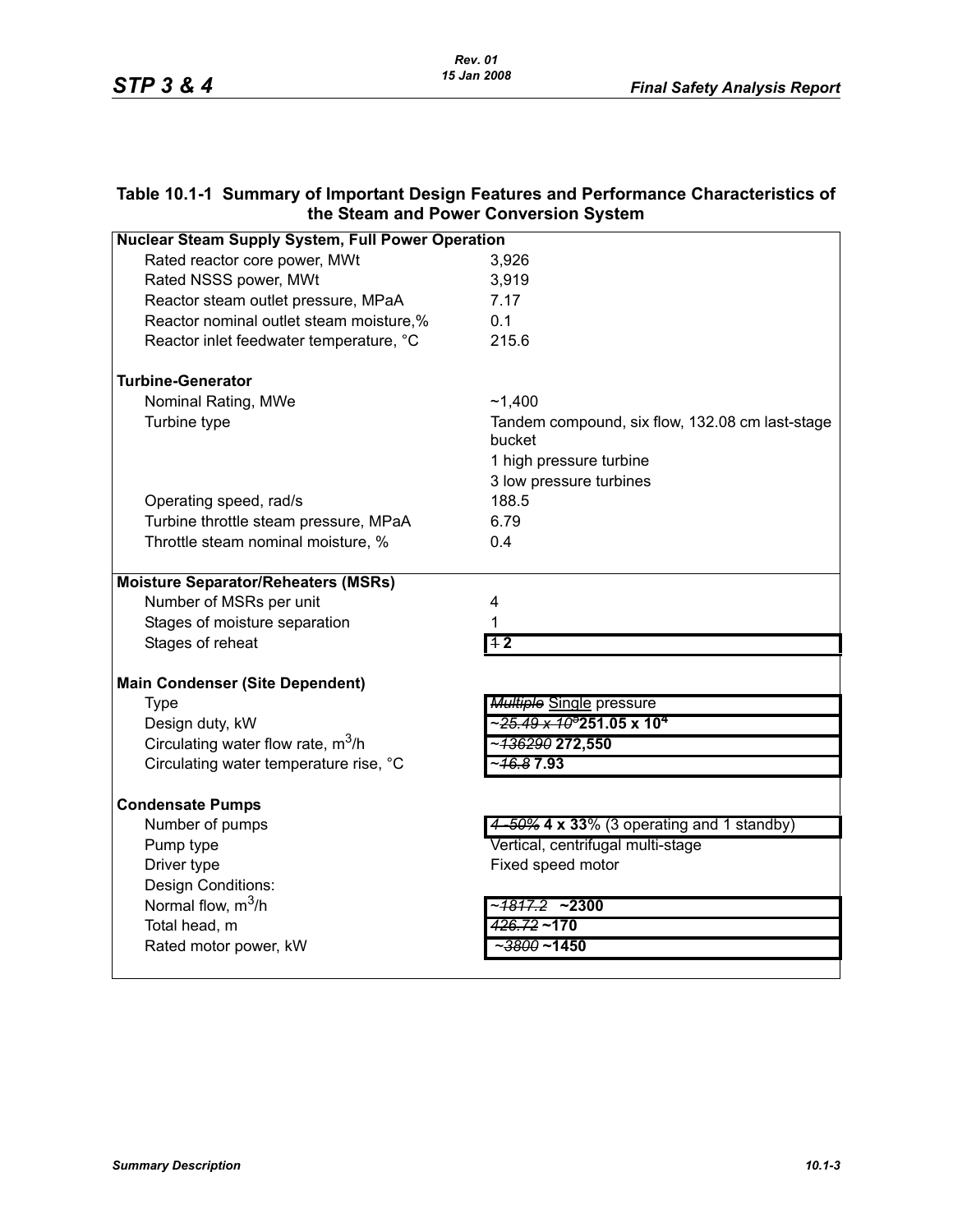|                                 | the Steam and Fower Conversion System (Continued) |
|---------------------------------|---------------------------------------------------|
| <b>Condensate Booster Pumps</b> |                                                   |
| <b>Number of Pumps</b>          | 4x33% (3 operating, 1 standby)                    |
| <b>Pump Type</b>                | Horizontal, centrifugal, single stage             |
| <b>Driver Type</b>              | <b>Fixed speed motor</b>                          |
| <b>Design Conditions:</b>       |                                                   |
| Normal Flow, m <sup>3</sup> /h  | $-2300$                                           |
| Total Head, m                   | $-300$                                            |
| <b>Rated Motor Power, kW</b>    | ~12500                                            |
| <b>Feedwater Heaters</b>        |                                                   |
| Low Pressure Heaters            |                                                   |
| a. No. 1                        |                                                   |
| Number per stage                | 3                                                 |
| Stage pressure, kPaA            | $24.5$ 48.3                                       |
| Duty per shell, kW              | $22.4$ 71.43 x 10 <sup>3</sup>                    |
| b. No. 2                        |                                                   |
| Number per stage                | 3                                                 |
| Stage pressure, kPaA            | 60.8 99.97                                        |
| Duty per shell, kW              | $48.85$ 40.51 x 10 <sup>3</sup>                   |
| No. 3<br>C.                     |                                                   |
| Number per stage                | 3                                                 |
| Stage pressure, kPaA            | <b>147 206</b>                                    |
| Duty per shell, kW              | $\frac{51.88}{2}$ 45.78 x 10 <sup>3</sup>         |
| d. No. 4                        |                                                   |
| Number per stage                | 3                                                 |
| Stage pressure, kPaA            | 330 398.5                                         |
| Duty per shell, kW              | <del>54.90</del> 47.77 x 10 <sup>3</sup>          |
| <b>High Pressure Heaters</b>    |                                                   |
| e. No. 5                        |                                                   |
| Number per stage                | $\overline{2}$                                    |
| Stage pressure, kPaA            | <del>1,353</del> 1363.1                           |
| Duty per shell, kW              |                                                   |
| f.<br>No. 6                     |                                                   |
| Number per stage                | $\overline{2}$                                    |
| Stage pressure, kPaA            | 2,311 2360                                        |
| Duty per shell, kW              | $\frac{428.73}{134.53}$ x 10 <sup>3</sup>         |
| <b>Reactor Feedwater Pumps</b>  |                                                   |
| Number of pumps                 | 3 normally operating (33-65%), 1 standby,         |
|                                 | variable speed                                    |
| Pump type                       | Horizontal, centrifugal, single stage             |
| Driver type                     | electric motors                                   |
| Design conditions:              |                                                   |
| Main pumps:                     |                                                   |
| Normal flow, m <sup>3</sup> /h  | ~ <del>4202.27</del> ~3300                        |
| Total head, m                   | - <del>640.08</del><br>$~1$ $~1$                  |
| Rated motor power, kW           | ~ <del>11,200</del><br>$~1$ $~7700$               |

#### **Table 10.1-1 Summary of Important Design Features and Performance Characteristics of the Steam and Power Conversion System (Continued)**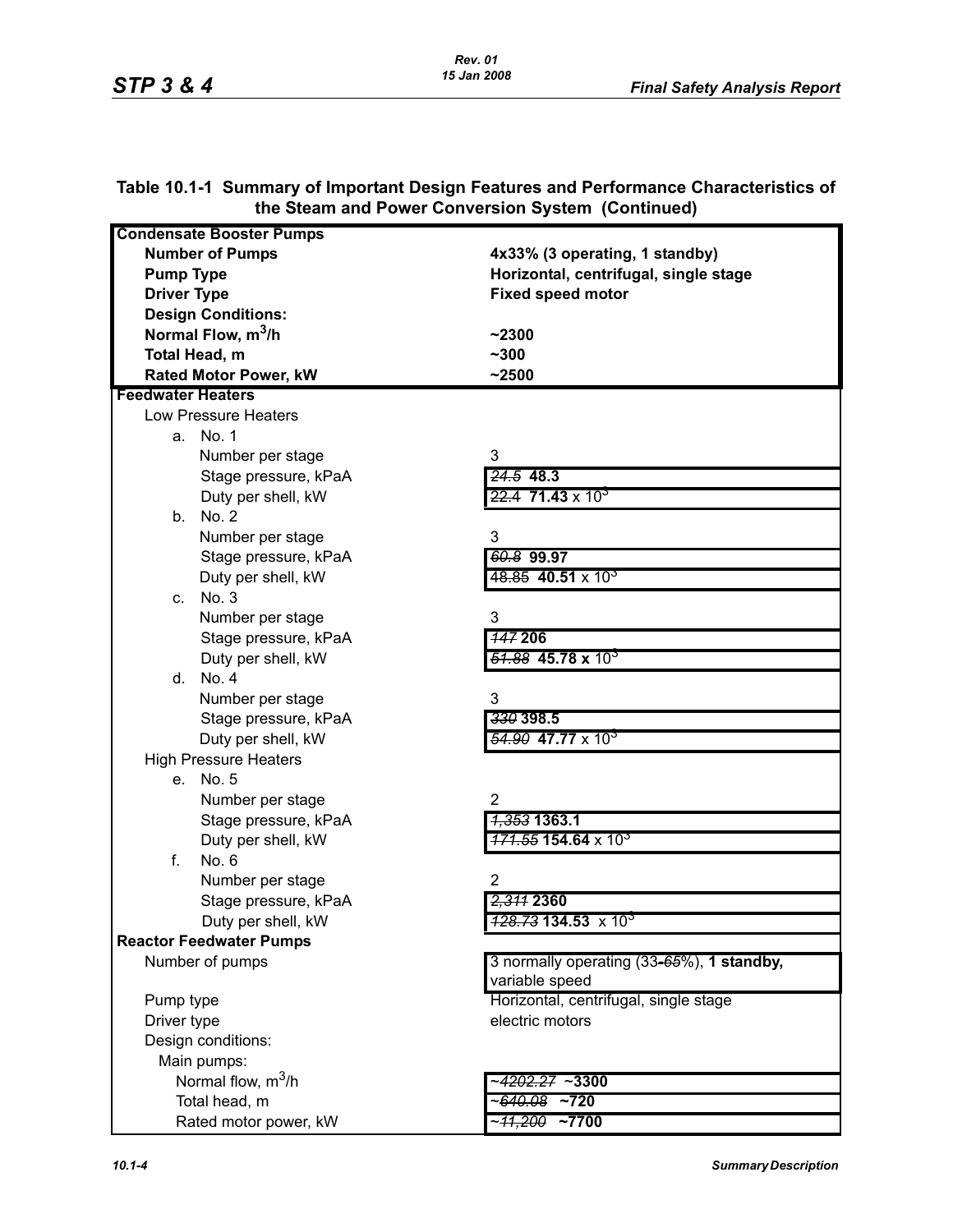### **Table 10.1-1 Summary of Important Design Features and Performance Characteristics of the Steam and Power Conversion System (Continued)**

| <b>Heater Drain Pumps</b>     |                                                                        |
|-------------------------------|------------------------------------------------------------------------|
| Number of pumps               | $\frac{2 \times 50\%}{2 \times 50\%}$ 4 x 33% (3 operating, 1 standby) |
| Pump type                     | Horizontal, centrifugal                                                |
| Driver type                   | Fixed speed motor                                                      |
| Design conditions:            |                                                                        |
| Normal flow, $m^3/h$          | ~ <del>1362.9</del> ~1250                                              |
| Total head, m                 | ~ <del>228</del> ~ 370                                                 |
| Rated motor power, kW         | ~ <del>1850</del> ~ 2000                                               |
| <b>Heater Drain Tank</b>      |                                                                        |
| Number of tanks               | 2 <sub>1</sub>                                                         |
| Design, pressure kPa MPaG     | <del>1,517</del> 1.7 & Vac.                                            |
| Tank capacity, m <sup>2</sup> | <del>56.700 L</del> ~76                                                |
|                               |                                                                        |

*\* Nominal depending on specific Turbine Building layout consideration*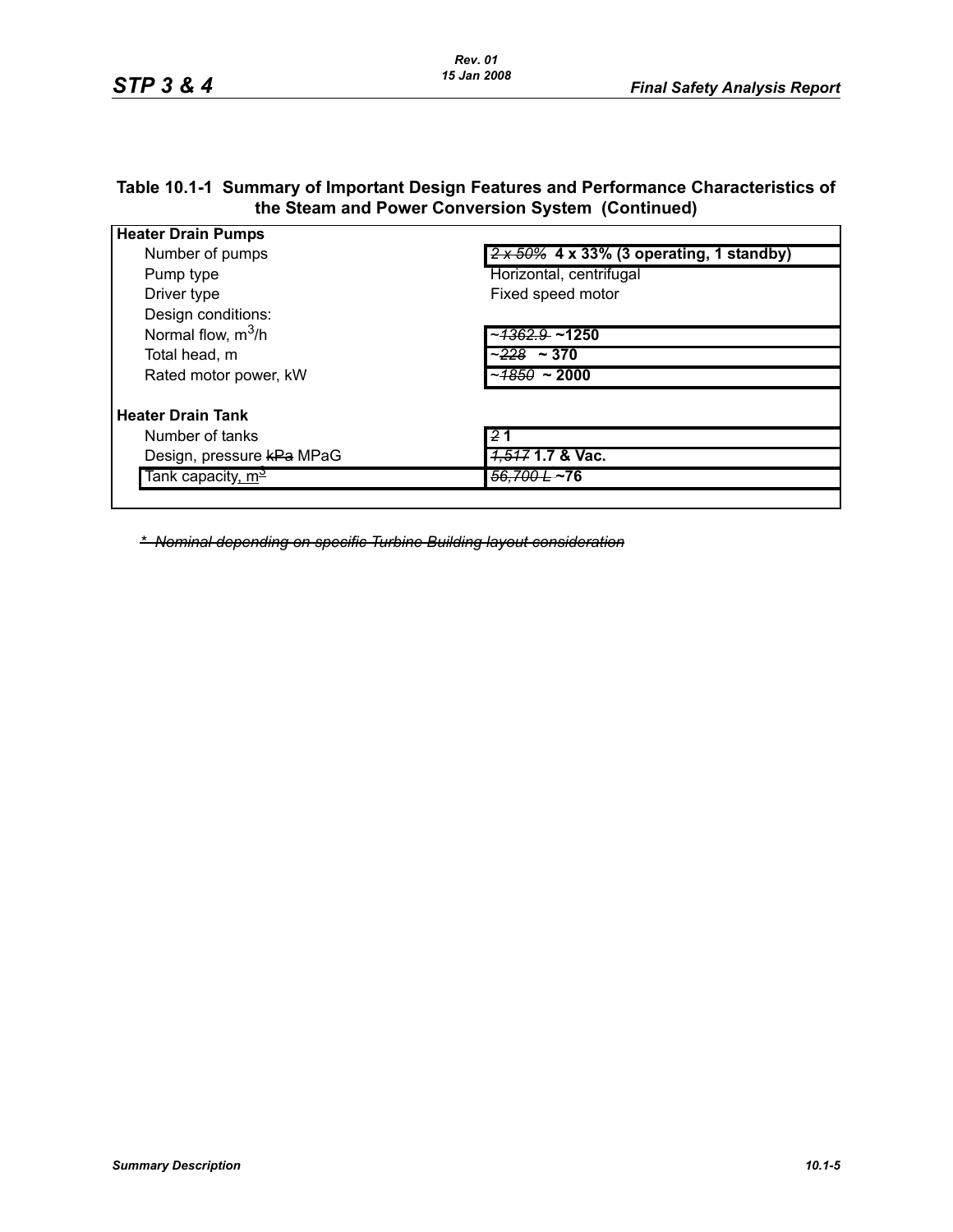

Figure 10.1-1 Reference Steam and Power Conversion System **Figure 10.1-1 Reference Steam and Power Conversion System**